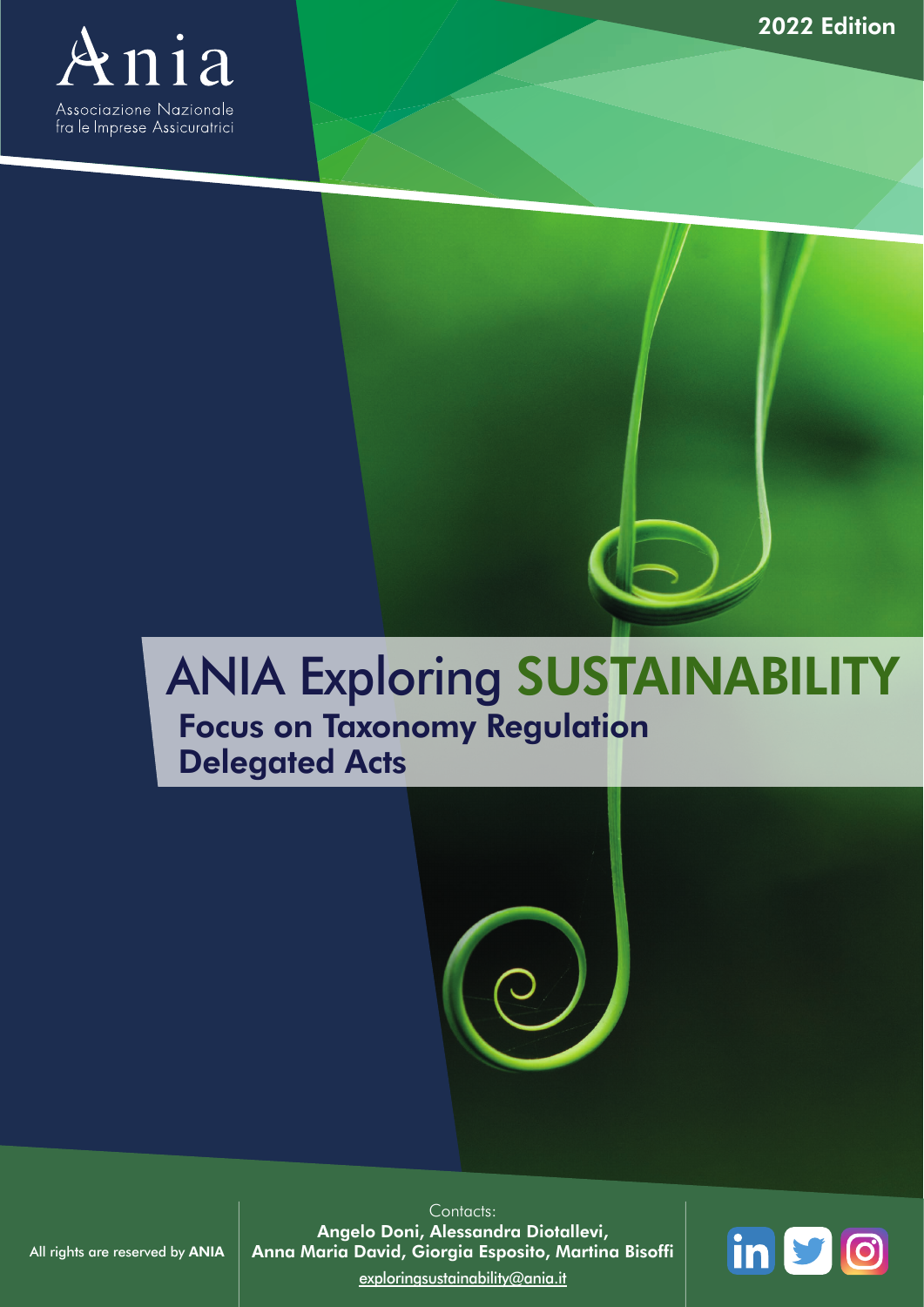

#### 3 **BACK TO THE INDEX** 3 **BACK TO THE INDEX** INDEX

- <span id="page-1-0"></span>**1.** [TR: Introduction to the Climate Delegated Act](#page-3-0)
- **2.** [TR: Technical Screening Criteria at a glance](#page-4-0)
- **3.** [TR: Annex I to the Climate Delegated Act](#page-5-0)
- **4.** [TR: Annex II to the Climate Delegated Act](#page-6-0)
- **5.** [TR: TSC for non-life insurance activities \(Part 1\)](#page-7-0)
- **6.** [TR: TSC for non-life insurance activities \(Part 2\)](#page-8-0)
- **7.** [TR: TSC for reinsurance activities](#page-9-0)
- **8.** [TR: Introduction to the Disclosure Delegated Act](#page-10-0)

Newsletter ANIA

Contacts: Angelo Doni Alessandra Diotallevi Anna Maria David Giorgia Esposito Martina Bisoffi

[exploringsustainability@ania.it](mailto:exploringsustainability%40ania.it?subject=)

All rights are reserved by ANIA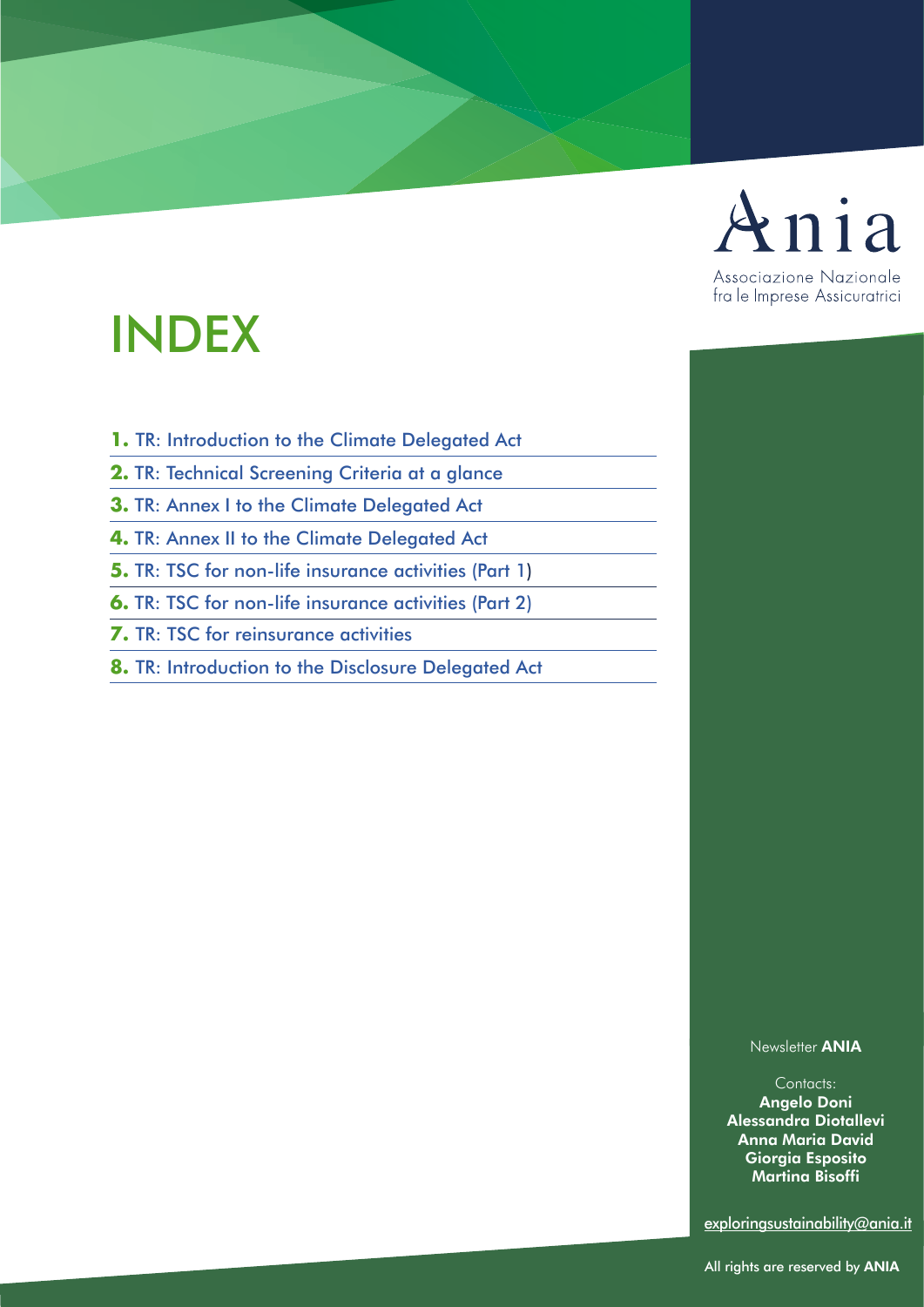# Associazione Nazionale fra le Imprese Assicuratrici

Newsletter ANIA

Contacts: Angelo Doni Alessandra Diotallevi Anna Maria David Giorgia Esposito Martina Bisoffi

[exploringsustainability@ania.it](mailto:exploringsustainability%40ania.it?subject=)

**4....** [BACK TO THE INDEX](#page-1-0) transformation of the economy and the achievement of the exercise of the transformation of the economy and the achievement of the exercise of the transformational European and Sustainability is rapidly becoming a key issue for insurance companies, which - both as investors and as providers of protection - play a central role towards a sustainable ambitious sustainable goals set at international, European and national level.

> Sustainability factors - covering all three ESG dimensions (Environmental, Social and Governance) - need to be integrated in every single process: from corporate governance to reporting and disclosure, and from underwriting policies to investment strategies.

> The regulatory framework is moving fast in this direction, with particular regard to the European legislation, and ANIA decided to launch in 2021 a new series of newsletter: "ANIA Exploring SUSTAINABILITY".

"ANIA Exploring SUSTAINABILITY" aspires to provide useful information about the rapidly evolving regulatory context of sustainability, with a main focus in 2021 edition on the Sustainable Finance Disclosure Regulation (SFDR) and the Taxonomy Regulation.

The 2022 edition will deal with Level 2 regulation, starting from Taxonomy Regulation Delegated Acts.

The newsletters will be issued on a regular basis, in a one-page format, and each issue will focus on specific features of the legislation in question.

The newsletters will be collected in a single volume to form a practical - and easy to use - reference guide.

> Angelo Doni ANIA Co-Director General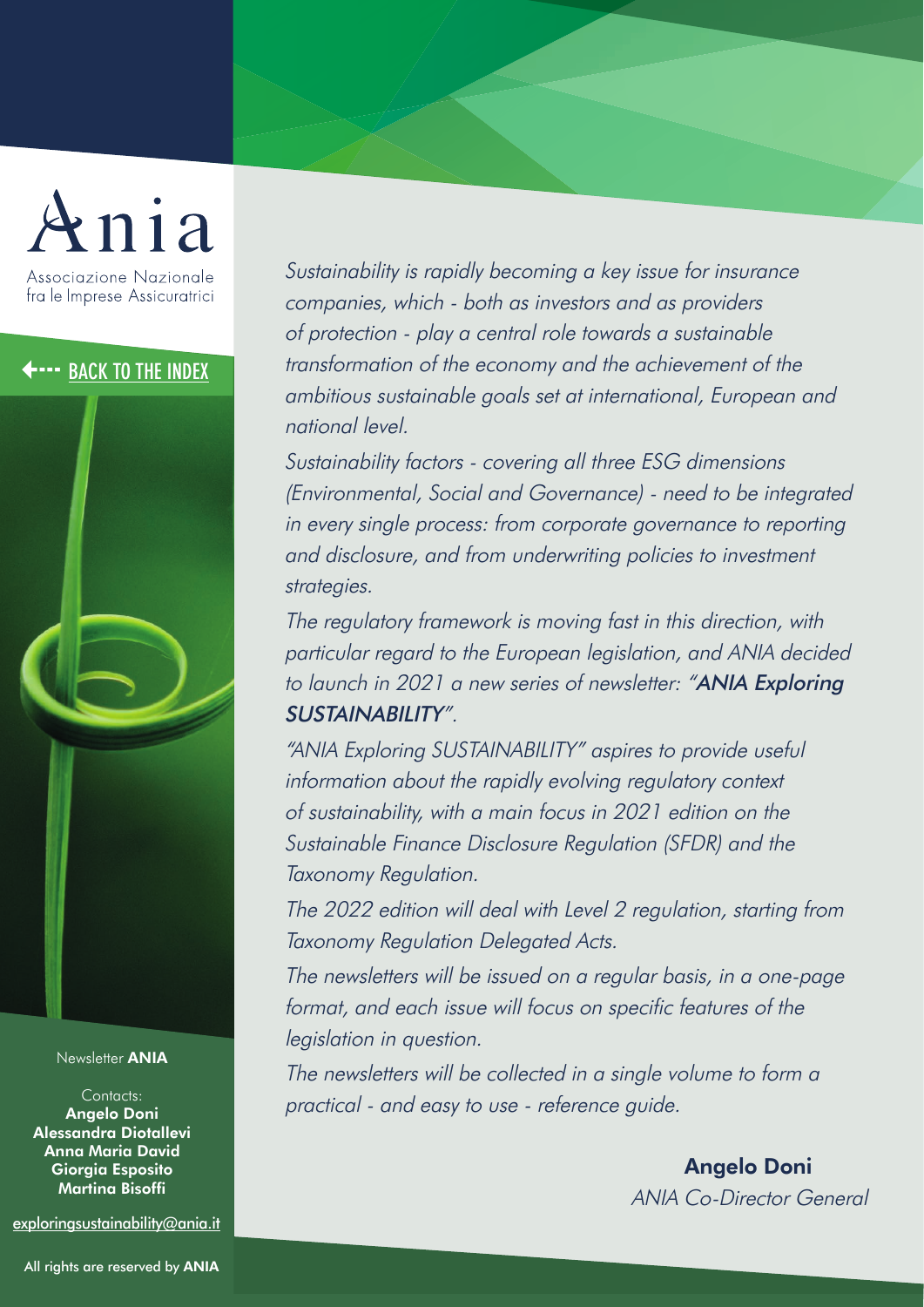# <span id="page-3-0"></span>TR: Introduction to the Climate 1 1 2022 Delegated Act

screening criteria (TSC) through the adoption of Delegated Acts defining<br>[3](#page-1-0) screening criteria (TSC) through the adoption of Delegated Acts defining<br>3 the specific technical conditions that an **EA** shall respect to meet the The Taxonomy Regulation (TR) entered into force on 12 July 2020 defines the general framework for determining whether an economic activity (EA) qualifies as environmentally sustainable for the purposes of establishing the degree to which an investment is environmentally sustainable. The TR tasked the European Commission to establish technical screening criteria (**TSC**) through the adoption of Delegated Acts defining the specific technical conditions that an **EA** shall respect to meet the first two requirements of the TR:

- make a substantial contribution to one or more of the six following environmental objectives (EO): climate change mitigation, climate change adaptation, sustainable use and protection of water and marine resources, transition to a circular economy, pollution prevention and control, protection and restoration of biodiversity and ecosystems;
- do not significantly harm any of the six objectives.

After the adoption of a proposed Climate Delegated Regulation by the European Commission, on 4 June 2021, containing a first set of TSC related to the objectives of climate change mitigation and adaptation, the European Parliament and Council of the EU took six months to review and approve its contents, till 8 December 2021.

Eventually, on 9 December 2021, Commission Delegated Regulation (EU) 2021/2139 of 4 June 2021 supplementing Regulation (EU) 2020/852, also referred to as the "Climate Delegated Act" (CDA), was published in the Official Journal (along with its Annex I and Annex II) and its provisions came into application on 1 January 2022.  $\Theta$  Art. 3, CDA In particular, the **CDA** sets out the **TSC** for determining:

- the conditions under which an **EA** qualifies as "contributing substantially" to climate change mitigation or climate change adaptation; and
- whether that EA does no significant harm (DNSH) to any of the other environmental objectives.  $\Theta$  Art. 1, 2 CDA

The CDA is a living document and will continue to evolve over time, with more activities being added to its scope by means of amendments, reflecting technological progress and ensuring that new sectors and activities can be added to the scope over time. This relates, for instance, to the Complementary Climate Delegated Act (CCDA) presented by the EC on 2 February 2022.

The **CCDA** includes, under strict conditions, specific nuclear and gas energy activities in the list of EAs covered by the TR and the related TSC, which are not yet included in the current CDA.

While the **CCDA** will be formally adopted, once all languages are available, for the four months (extendable by a further two months) scrutiny period by the European Parliament and the Council, a second Delegated Act containing the TSC for the remaining four EOs should be published by 2022.





Newsletter ANIA

Contacts: Angelo Doni Alessandra Diotallevi Anna Maria David Giorgia Esposito Martina Bisoffi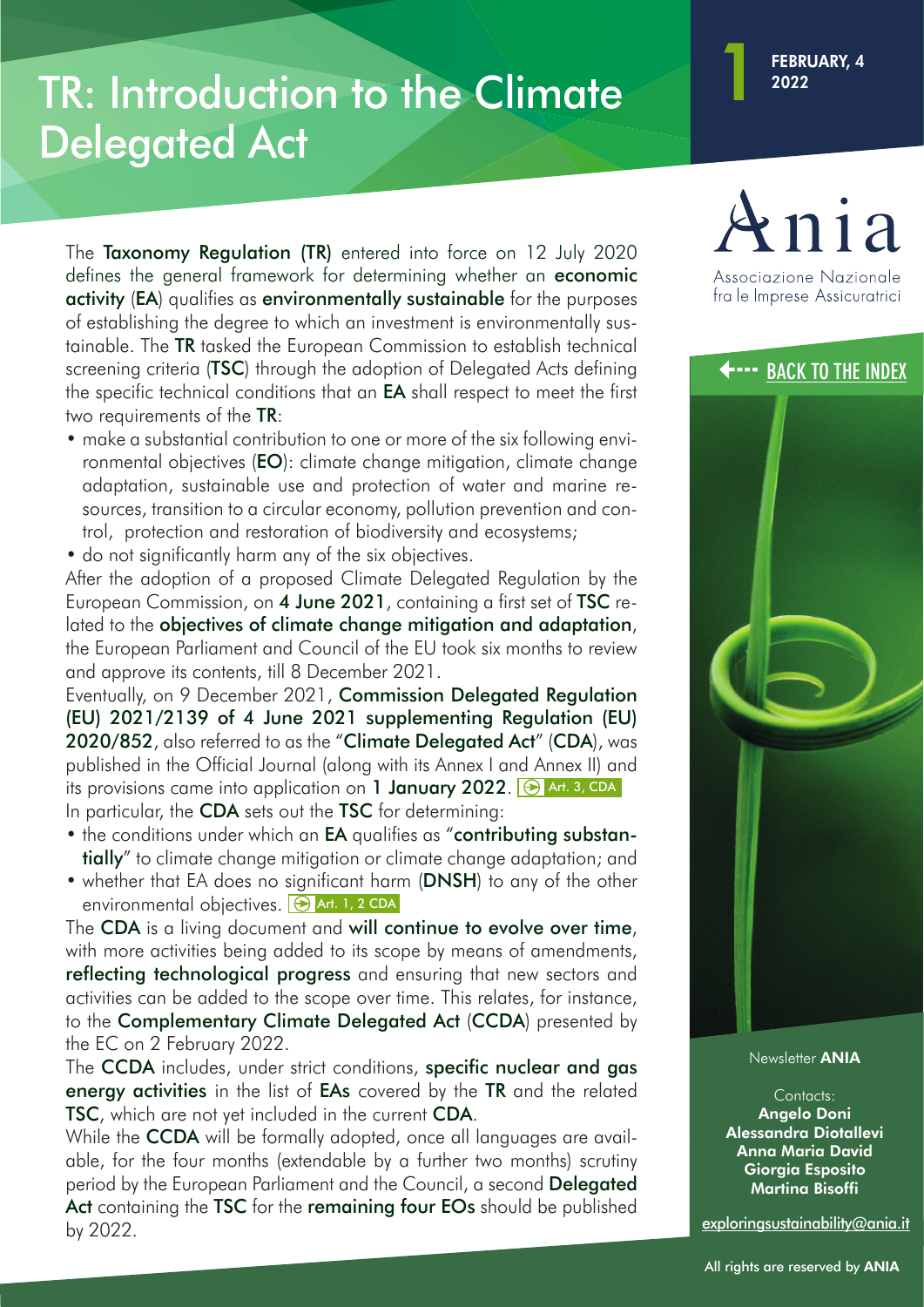### TR: Technical Screening Criteria at a glance

Associazione Nazionale fra le Imprese Assicuratrici



#### Newsletter ANIA

Contacts: Angelo Doni Alessandra Diotallevi Anna Maria David Giorgia Esposito Martina Bisoffi

[exploringsustainability@ania.it](mailto:exploringsustainability%40ania.it?subject=)

<span id="page-4-0"></span>**[3](#page-1-0) A [BACK TO THE INDEX](#page-1-0)** Suppositives of climate change mitigation (Annex I) and climate change adaptation (Annex II), without significantly harming any of the other environmental Article 19 of the Taxonomy Regulation (TR) establishes several provisions to be met when developing technical screening criteria (TSC). Within the Climate Delegated Act (CDA), those provisions find their application in Annexes I and II that contain the TSC for determining the conditions under which a specific economic activity (EA) qualifies as contributing substantially to the tation (Annex II), without significantly harming any of the other environmental objectives.

> To facilitate the identification by undertakings and financial market participants of the relevant EAs for which TSC are established, CDA follows the classification of EAs laid down in the NACE Revision 2 classification system established by Regulation (EC) No 1893/2006, thus includes references to NACE codes that can be associated with each type of activity. Those references should be understood as indicative and should not prevail over the specific definition of the activity provided in its description.

> As required by the TR, the TSC consider the nature and the scale of the EA and sector to which they refer, and whether the **EA** is an **enabling activity** (i.e. contributes substantially to one or more of the six environmental objectives by directly enabling other activities to make a substantial contribution to one or more of them) or a **transitional activity** (i.e. not replaceable with low-carbon alternative but still substantially contributes to the objective of climate change mitigation).

**TSC** are alternatively set as:

- quantitative thresholds or minimum requirements;
- relative improvements;
- set of qualitative performance requirements;
- process or practice-based requirements; or

• precise descriptions of the nature of the EAs themselves where those activities by their nature can contribute substantially to climate change mitigation.

To ensure that an EA makes a positive impact (or reduces negative impact) on one of the two above-mentioned climate objectives, **TSC** refer to thresholds or performance levels that the **EA** should achieve. Likewise, **TSC** also specify the minimum requirements that EAs have to meet to not have significant negative environmental impacts and therefore comply with the "do not significant harm" principle.

TSC are built on existing Union law, best practices, standards and methodologies, as well as on well-established standards, practices and methodologies developed by internationally reputed public entities (or private entities when alternatives for a specific policy area are not available).

Eventually, considering that TSC for certain activities rely on elements of considerable technical complexity and the assessment whether those criteria have been complied with requires expert knowledge, the **CDA** provides that for such activities the assessment of their alignment with the TSC has to be verified by an independent third party.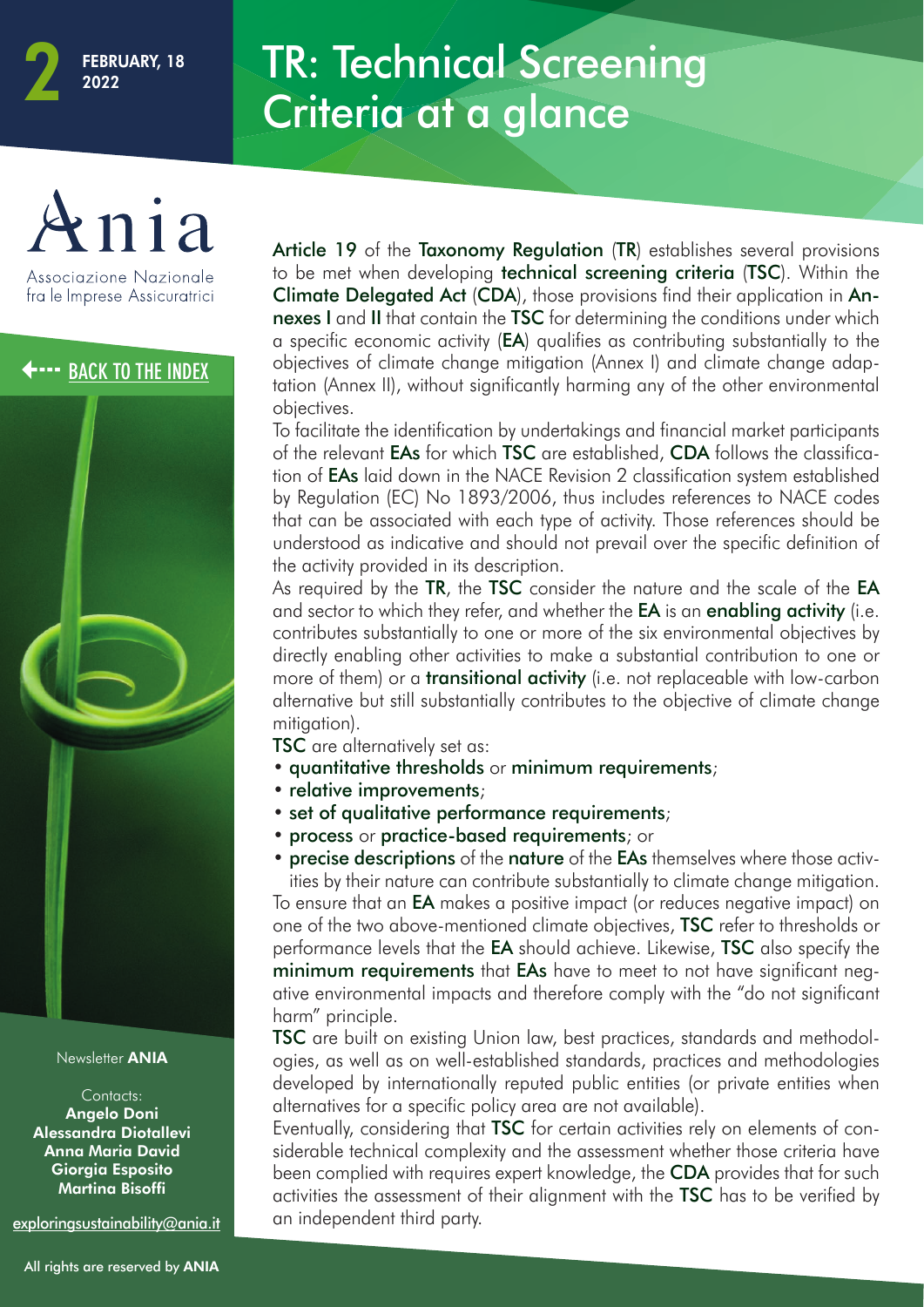### <span id="page-5-0"></span>TR: Annex I to the Climate Delegated Act



The 88 EAs are included within the following 9 sectors:<br>• Forestry; Annex I to the Climate Delegated Act contains the technical screening criteria (TSC) for determining under which conditions 88 different economic activities (EAs) should be considered to make a substantial contribution to climate change mitigation as established by Article 10 of the Taxonomy Regulation (TR) and therefore considered as "climate mitigation EAs". The 88 EAs are included within the following 9 sectors:

- Forestry;
- Environmental protection and restoration activities;
- Manufacturing;
- Energy;
- Water supply, sewerage, waste management and remediation;
- Transport:
- Construction and real estate activities;
- Information and communication: and
- Professional, scientific and technical activities.

The choice of such **EAs** is based on their share of overall greenhouse gas emissions, and on evidence regarding their potential to contribute to avoid (or reduce) producing greenhouse gas emissions or to contribute to greenhouse gas removal, or to enable such avoidance, reduction, removal, or long-term storage for other activities.

Thus, the TSC detail how and to what extent the EAs can contribute to the substantial stabilisation of greenhouse gas concentrations by avoiding or reducing emissions or enhancing removals through, for instance: generating, storing, or using renewable energy or climate-neutral energy, improving energy efficiency, or switching to use of renewable materials.

Considering their features, the climate mitigation EAs can be broadly divided into three categories:

- **EAs** characterized by very low and zero emissions and carbon sequestration, e.g., Afforestation, Restoration of wetlands, Electricity generation using solar photovoltaic technology;
- Enabling EAs that directly enable other EAs to make a substantial contribution to climate change mitigation, e.g, Transmission and distribution of electricity, Storage of electricity, thermal energy or hydrogen, Infrastructure for rail transport;
- Transitional EAs that are not replaceable with low-carbon alternative but still support the transition to a low carbon economy, e.g., Renovation of existing buildings, Passenger interurban rail transport, Manufacture of iron and steel.

Eventually, the appendices A to D to Annex I set out generic criteria for not significantly harming the four environmental objectives of: climate change adaptation, sustainable use and protection of water and marine resources, pollution prevention and control regarding the use and presence of chemicals, protection and restoration of biodiversity and ecosystems. The last Appendix to Annex I (**Appendix E**) includes technical specifications for water appliances.





Newsletter **ANIA** 

Contacts: Angelo Doni Alessandra Diotallevi Anna Maria David Giorgia Esposito Martina Bisoffi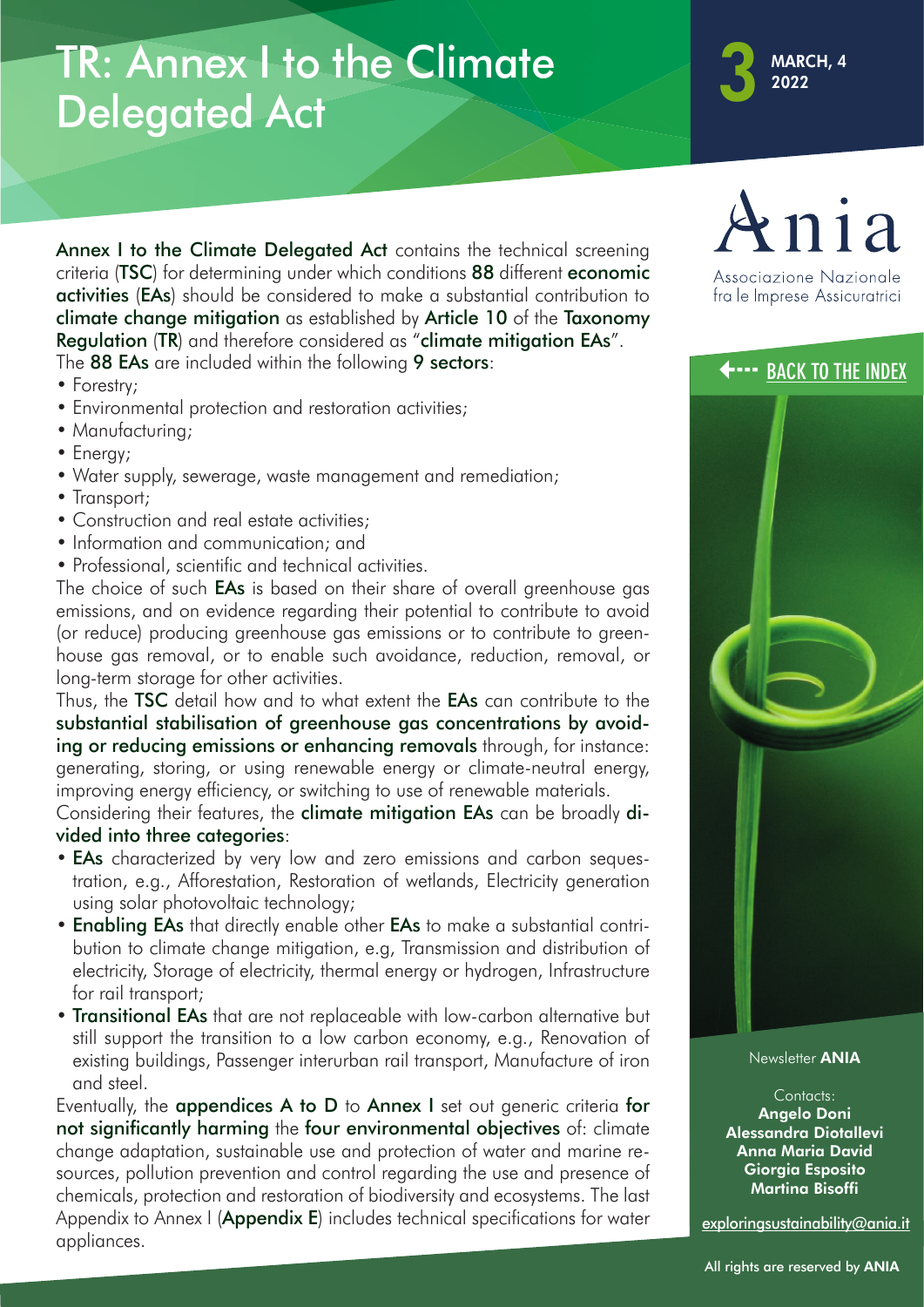## TR: Annex II to the Climate Delegated Act

#### Associazione Nazionale fra le Imprese Assicuratrici



Newsletter **ANIA** 

Contacts: Angelo Doni Alessandra Diotallevi Anna Maria David Giorgia Esposito Martina Bisoffi

[exploringsustainability@ania.it](mailto:exploringsustainability%40ania.it?subject=)

<span id="page-6-0"></span>**Example [3](#page-1-0) Ack To THE INDEX** The **TSC cover the same sectors as Annex** I with the addition of:<br>• Financial and insurance activities criteria (TSC) for determining under which conditions 95 different economic activities (EAs) should be considered to make a substantial contribution to climate change adaptation as established by Article 11 of the Taxonomy Regulation (TR) and therefore considered as "climate adaptation EAs". The **TSC cover the same sectors as Annex** I with the addition of: • Financial and insurance activities;

- Education:
- Residential care activities;
- Arts, entertainment and recreation.

With a few exceptions, as for the insurance and reinsurance **EAs**, the TSC provide a generic approach applicable to each EA to identify whether it is a climate adaptation EA. This approach is based on:

Annex II to the Climate Delegated Act contains the technical screening

- a robust climate risk and vulnerability assessment that:
	- for **EAs** with an expected lifespan of less than 10 years it must be performed at least by using climate projections at the smallest appropriate scale;
	- for all other **EAs**, it must be conducted using state-of-the-art modelling under a range of climate scenario projections of 10 to 30 years.
- the implementation of physical and non-physical solutions to reduce the most significant physical climate risks relevant to that activity (identified from those listed in Appendix A to the Annex II), where those solutions:
	- do not adversely affect the adaptation efforts or the level of resilience to physical climate risks of other people, of nature, of cultural heritage, of assets and of other EAs;
	- favour nature-based solutions or rely on blue or green infrastructure;
	- are consistent with local, sectoral, regional or national adaptation plans and strategies;
	- are monitored and measured against pre-defined indicators and remedial action is considered where those indicators are not met; and
	- if are physical and consist in activities for which **TSC** have been specified, they comply with the DNSH criteria for those activities.

Eventually, to the Annex II are attached four Appendices:

- Appendix A, already mentioned above, that contains an indicative list of most widespread perils that are to be taken into account as a minimum in the climate risk and vulnerability assessment;
- Appendices B to D that set out generic criteria for not significantly harming the three environmental objectives of sustainable use and protection of water and marine resources, pollution prevention and control regarding the use and presence of chemicals, protection and restoration of biodiversity and ecosystems.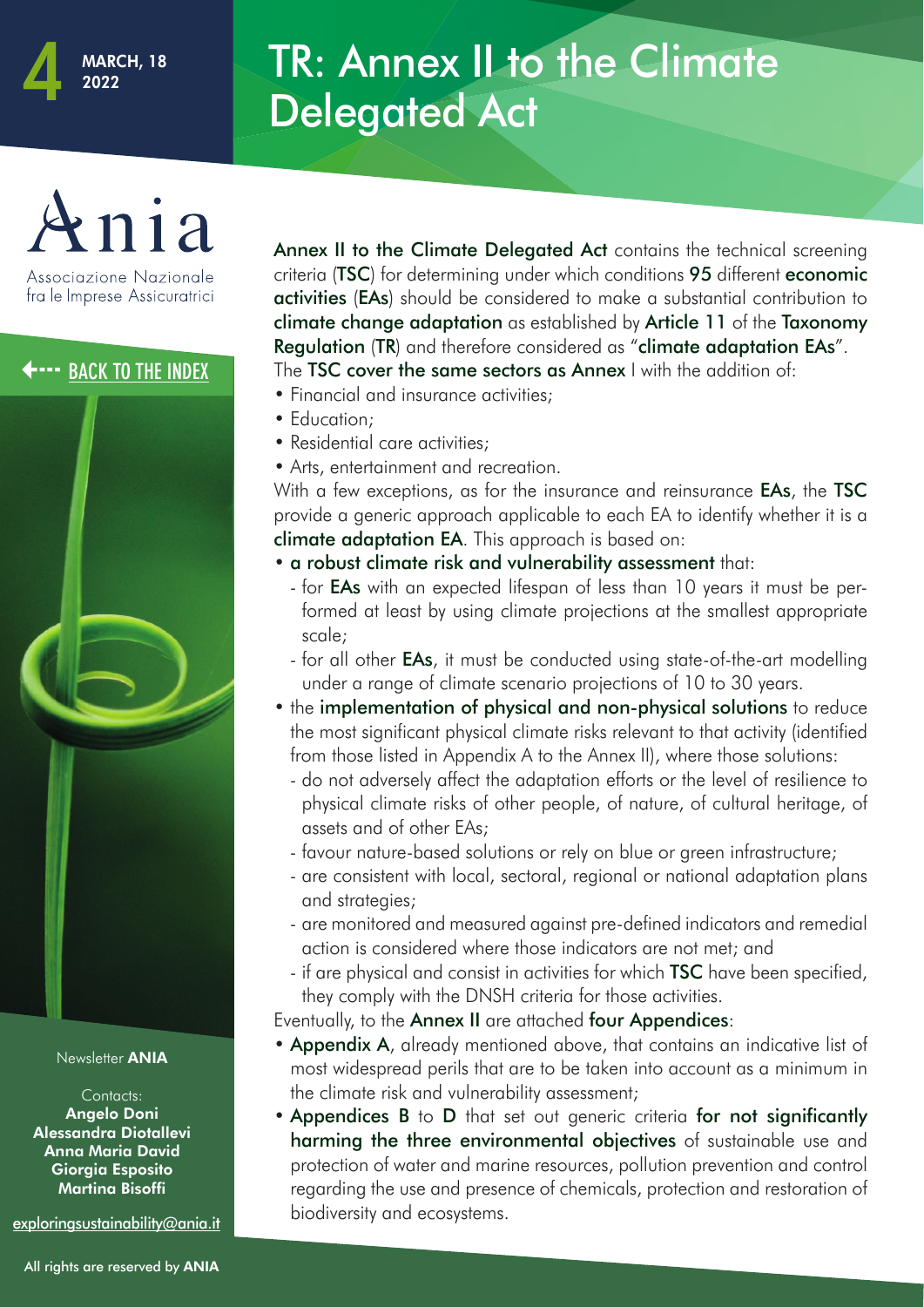## <span id="page-7-0"></span>TR: TSC for non-life insurance activities (Part 1)

**APRIL, 1**<br>2022

Annex II to the Climate Delegated Act contains the technical screening criteria (TSC) to be met to qualify a non-life insurance activity as an enabling activity, as referred to in Article 11 of the Taxonomy Regulation (TR), that substantially contribute to the objective of **climate change adaptation**.

In particular, non-the insurance consisting in underwrinning or citinate-re-<br>
lated perils is considered as one of those activities (together with reinsurance,<br>
engineering activities and related technical consultancy dedi In particular, non-life insurance consisting in underwriting of climate-reengineering activities and related technical consultancy dedicated to adaptation to climate change, research, development and innovation) that have the potential to provide adaptation solutions that contribute substantially to preventing or reducing the risk of the adverse impact of the current climate and the expected future climate on people, nature, or assets, without increasing the risk of an adverse impact.

> Within Chapter 10 of the Annex II to the CDA are specified all the elements that have to be considered to evaluate the taxonomy-alignment of a **non-life** insurance activity:

- the consistency with the detailed **description** of the activity given in accordance with the TR framework;
- five detailed TSC to be met in order to classify the activity as a climate adaptation activity as referred to in Article 11 of the TR;
- the requirements that the activity has to meet to not significantly harm the objective of **climate change mitigation** while substantially contributing to the climate change adaptation objective.

Regarding the description of the activity, non-life insurance is defined in Annex II as the provision of the following insurance services related to the underwriting of climate related perils (which classification is contained in Appendix A to Annex II):

- medical expense insurance;
- income protection insurance;
- workers' compensation insurance;
- motor vehicle liability insurance;
- other motor insurance:
- marine, aviation and transport insurance;
- fire and other damage to property insurance;
- assistance.

Those insurance services correspond to 8 of the 12 non-life insurance obligations defined in Annex I "Lines of business" of Commission Delegated Regulation (EU) 2015/35 of 10 October 2014 (i.e., "Solvency II Delegated Act").

Furthermore, CDA specifies that non-life insurance activities could be also associated with NACE code K65.12 "Non-life insurance", however this reference should be understood as indicative and not prevail over the specific definition of the activity provided in its description based on Solvency II Delegated Act definition.



fra le Imprese Assicuratrici



Newsletter **ANIA** 

Contacts: Angelo Doni Alessandra Diotallevi Anna Maria David Giorgia Esposito Martina Bisoffi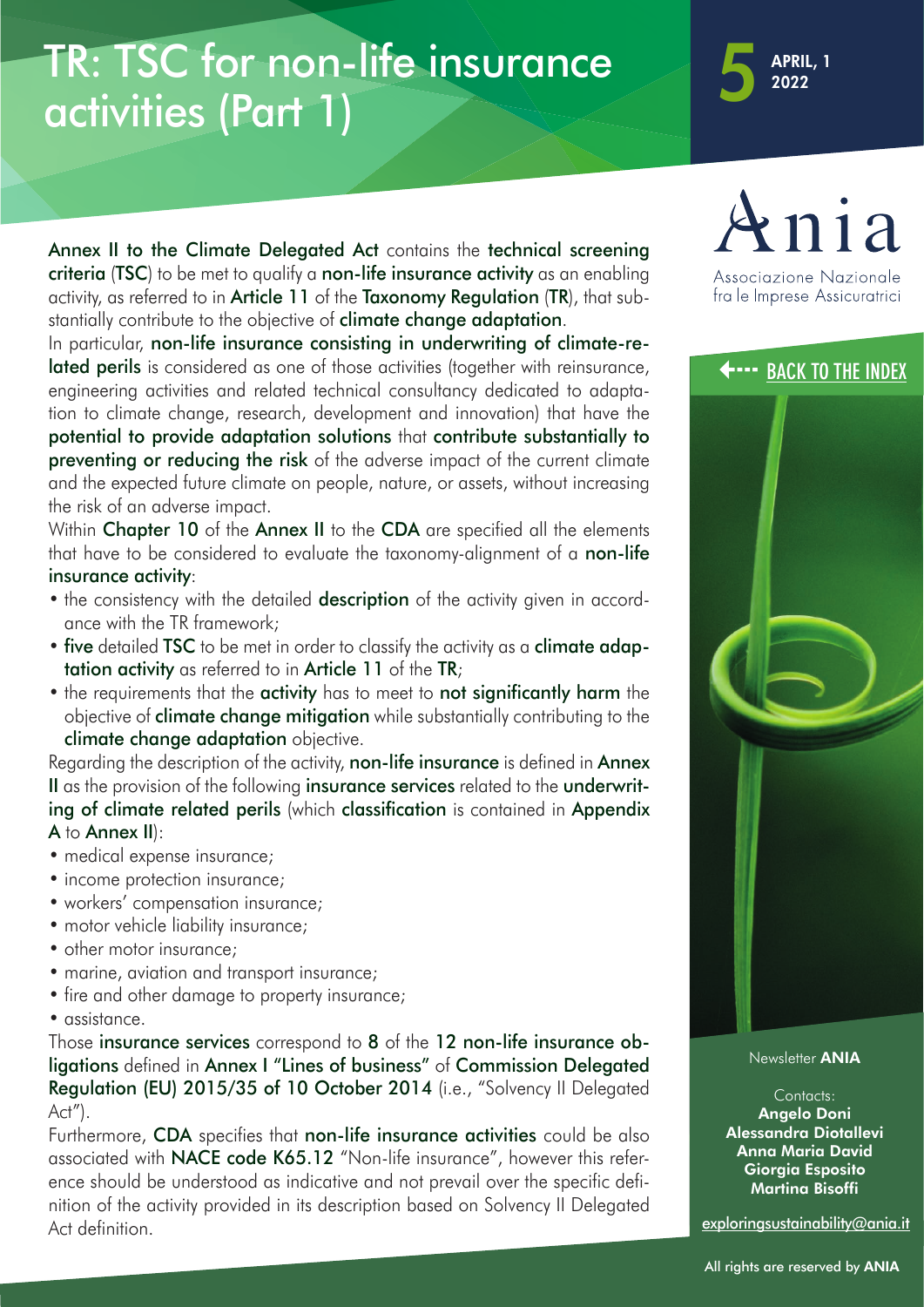## TR: TSC for non-life insurance activities (Part 2)

<span id="page-8-0"></span>

Associazione Nazionale fra le Imprese Assicuratrici



Contacts: Angelo Doni Alessandra Diotallevi Anna Maria David Giorgia Esposito Martina Bisoffi

[exploringsustainability@ania.it](mailto:exploringsustainability%40ania.it?subject=)

Chapter 10 of the Annex II to the Climate Delegated Act (CDA) details the five technical screening criteria (TSC) and the do no significant harm (DNSH) criteria to be met to qualify a non-life insurance activity (IA) as an enabling activity, as referred to **Article 11** of the **Taxonomy Regulation** (TR), that substantially contribute to the objective of **climate change adaptation**.

**[3](#page-1-0) The 1st criteria "Leadership in modelling and pricing of climate risks"**<br>
The 1st criteria "Leadership in modelling and pricing of climate risks"<br>
requires the IA to use state-of-the-art modelling techniques that proper requires the IA to use state-of-the-art modelling techniques that properly reflect climate change risks, do not only rely on historical trend and integrate forward-looking scenarios. Furthermore, it requires the company to publicly disclose how the climate change risks are considered in its activity and, except for legal restrictions, to establish under which conditions are providing incentives (i.e., reduced premiums or deductibles) to policyholders who protect an asset or an activity against natural catastrophes damages. It also requires the company to provide, after a climate risk event occurs, information on the conditions under which coverage could be renewed or maintained.

> The 2<sup>nd</sup> criteria "Product design" requires the products to offer risk-based rewards for preventive actions taken by policyholders (e.g., lower premiums whether investment in adaptation measures are made) but, where legal restrictions forbid those rewards, they may instead provide to customers information or advice regarding climate risks and preventive measures that could be taken. Such information regarding the relevance of preventive measures and in particular their positive impact on insurance coverage or premium level shall be also covered by products distribution strategy implemented by the company.

> The 3<sup>rd</sup> criteria "Innovative insurance coverage solutions" requires the products to offer coverage for the climate-related perils (where the demands and needs of policyholders require so) and include, based on customers' needs, specific risk transfer solutions such as protection against business interruption, critical infrastructure failures or cascading effects.

> The 4<sup>th</sup> criteria "Data sharing" requires the company to share the loss data related to its activity by making them available (or by declaring to make them available if they are not yet sharing), free of charge, to one or several authorized public authorities for analytical research for purposes of enhancing adaptation to climate change.

> The 5<sup>th</sup> criteria "High level of service in post-disaster situation" requires the company to process claims (both ongoing and those from large-scale loss events resulting from climate risks) fairly with respect to customers, in accordance with high handling standards for claims and in timely fashion in line with applicable law. It also requires that information regarding procedures on additional measures in case of large-scale loss events is publicly made available. Eventually, the **DNSH criteria** requires that the **IA** shall not include insurance of the extraction, storage, transport or manufacture of fossil fuels or insurance of vehicles, property or other assets dedicated to such purposes in order to **not** significantly harm the objective of climate change mitigation while substantially contributing to the **climate change adaptation objective**.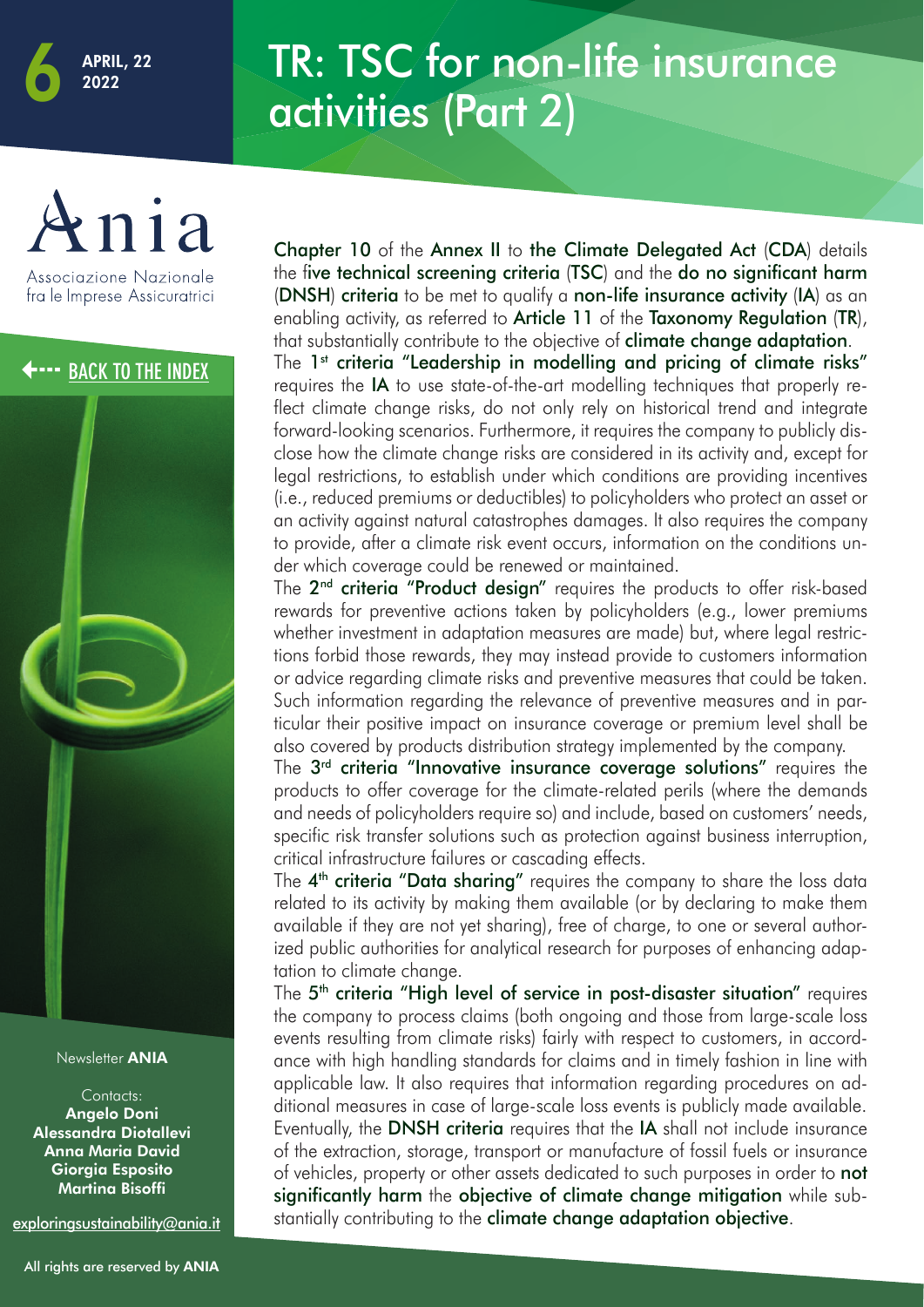### <span id="page-9-0"></span>TR: TSC for reinsurance activities

specifying the insurers' products (i.e., "underlying products") from which the<br>ceded risks originate. According to the Climate Delegated Act (CDA), reinsurance activity (ReA) consists in the coverage of risks stemming from climate-related perils, provided in Appendix A to the Annex II of the CDA, ceded by the insurer to the reinsurer. The coverage is set out in a contractual agreement, in which a reinsurance intermediary may be involved, between insurer and reinsurer ceded risks originate.

> A ReA is one of the economic activities (EAs) that should be considered as an enabling activity that substantially contribute to the objective of climate change adaptation where it meets the five technical screening criteria (TSC) and the do no significant harm (DNSH) criteria set out in chapter 10.2 of the Annex II.

> The 1<sup>st</sup>, the 3<sup>rd</sup>, the 4<sup>th</sup> and the 5<sup>th</sup> TSC provided for a ReA are similar to those given for a **non-life insurance activity** with the obvious difference of focusing on the risks stemming from climate-related perils ceded by the insurer.

> Dissimilarly, the 2<sup>nd</sup> TSC, "Supporting development and supply of enabling non-life reinsurance products" provides specific indications for a ReA by requiring complying with one or more of the following three criteria:

- 1) where desired by the insurer, the reinsurer engages with the insurer, either directly or via a reinsurance intermediary, during the development of the underlying product by:
	- discussing possible reinsurance solutions that the reinsurer is willing to offer in relation to that product. The final product is brought to market using one of the reinsurance solutions that were discussed with the reinsurer during the product development phase;
	- providing data or other technical advice enabling the insurer to price the coverage for risks stemming from climate-related perils as well as riskbased rewards for preventive actions taken by the insurer's policyholders;
- 2) the insurer would likely reduce or discontinue its coverage under the underlying product without the reinsurance agreement or a comparable reinsurance agreement in place;
- 3) the reinsurer provides, as part of the business relationship with the insurer or the reinsurance intermediary, data or other technical advice or both enabling the insurer to offer coverage of risks stemming from climate-related perils and the coverage allows for risk-based rewards for preventive actions taken by the insurer's policyholders.

Eventually, to not significantly harm the objective of climate change mitigation while substantially contributing to the climate change adaptation objective, the DNSH criteria requires that the ReA shall not cover cession of insurance of the extraction, storage, transport or manufacture of fossil fuels or the cession of insurance of vehicles, property or other assets dedicated to such purposes.



fra le Imprese Assicuratrici



Newsletter **ANIA** 

Contacts: Angelo Doni Alessandra Diotallevi Anna Maria David Giorgia Esposito Martina Bisoffi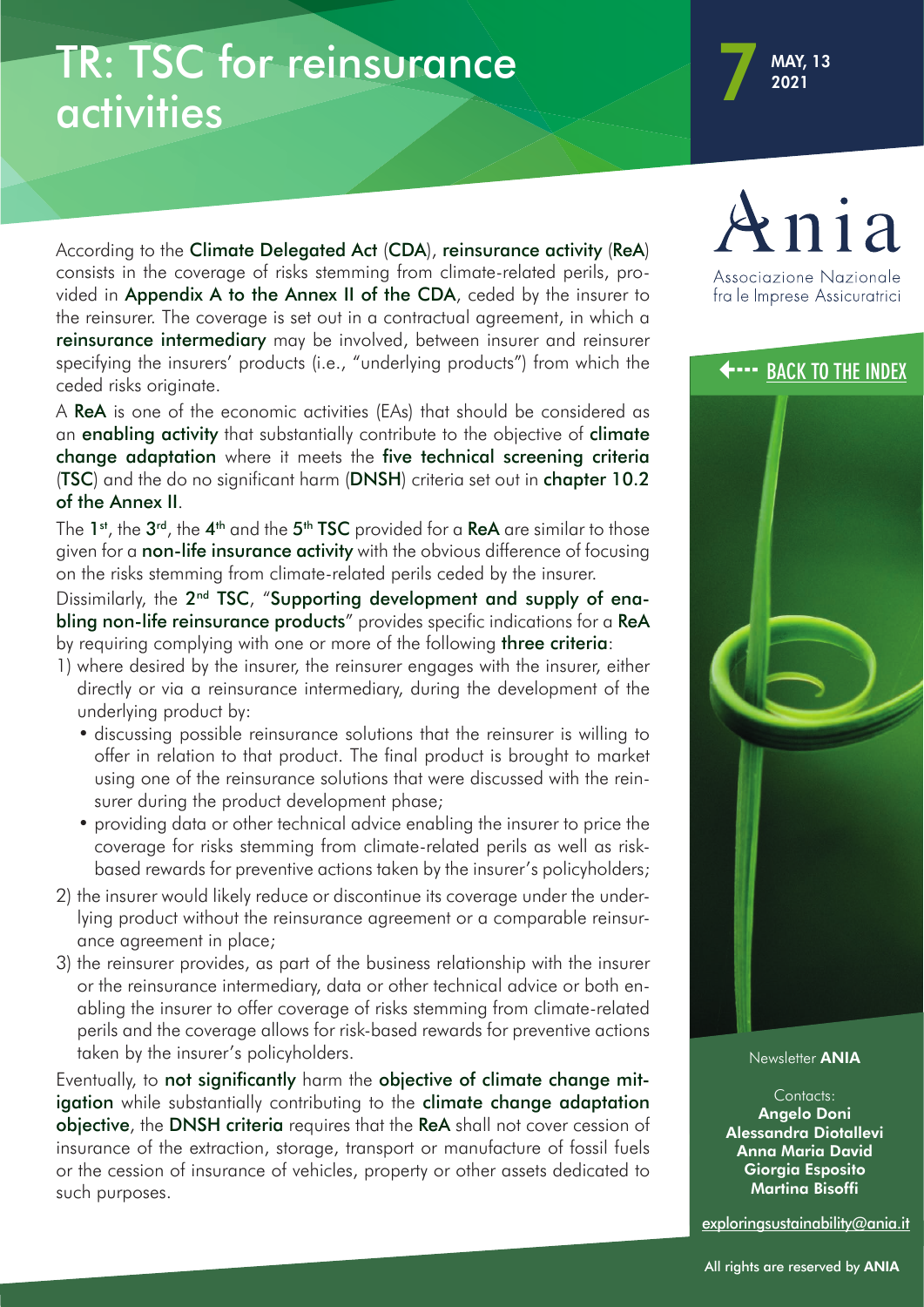#### TR: Introduction to the Disclosure Delegated Act

<span id="page-10-0"></span>

Associazione Nazionale fra le Imprese Assicuratrici

[3](#page-1-0) **[BACK TO THE INDEX](#page-1-0)**



Newsletter ANIA

Contacts: Angelo Doni Alessandra Diotallevi Anna Maria David Giorgia Esposito Martina Bisoffi

[exploringsustainability@ania.it](mailto:exploringsustainability%40ania.it?subject=)

Article 8 of the Taxonomy Regulation (TR) requires financial undertakings (i.e., insurance and reinsurance undertakings, asset managers, credit institutions, investment firms) and non-financial undertakings that are subject to an obligation to publish non-financial information pursuant to Articles 19a or 29a of Directive 2013/34/EU to include, in their non-financial statements or consolidated non-financial statements, information on how and to what extent their activities are associated with environmentally sustainable economic activities.

Article 8 provisions rely on the **Climate Delegated Act (CDA)** and its future amendments, as well as upcoming environmental delegated acts, to mandate companies to assess and report the alignment of their financial and non-financial activities with the EU Taxonomy.

Although Article 8 requires non-financial undertakings to disclose key performance indicators (KPIs) on the proportion of the turnover, capital expenditure (CapEx) and operating expenditure (OpEx) of their activities related to assets or processes associated with environmentally sustainable economic activities, it does not specify equivalent **KPIs** for financial undertakings.

Therefore, the European Commission has deemed necessary to supplement Article 8 of the TR to specify the KPIs for financial undertakings and further detail the content and presentation of the information to be disclosed by all undertakings (financial and non-financial) and the methodology to comply with that disclosure.

On 10 December 2021, the Commission Delegated Regulation (EU) 2021/2178 of 6 July 2021 supplementing Regulation (EU) 2020/852, also referred to as the "Disclosure Delegated Act" (DDA), was approved and published in the Official Journal of the EU, together with its eleven Annexes). The DDA sets out in details the content, methodology and presentation of the KPIs.

The DDA finally entered into force on 30 December 2021, to be applied from the  $1<sup>st</sup>$  January 2022 on a phased basis:

- from the 1st January 2022 (for the reporting period 2021) only qualitative information and information on the proportion of taxonomy-eligible activities in relation to total activities set out in the DDA have to be disclosed;
- from the 1st January 2023 (for the reporting period 2022) the DDA will apply fully to non-financial undertakings and from the 1st January 2024 (for the reporting period 2023) to financial undertakings;
- from the 1<sup>st</sup> January 2026 (for the reporting period 2025) the DDA will apply for the KPIs of credit institutions for the trading book and non-banking services.